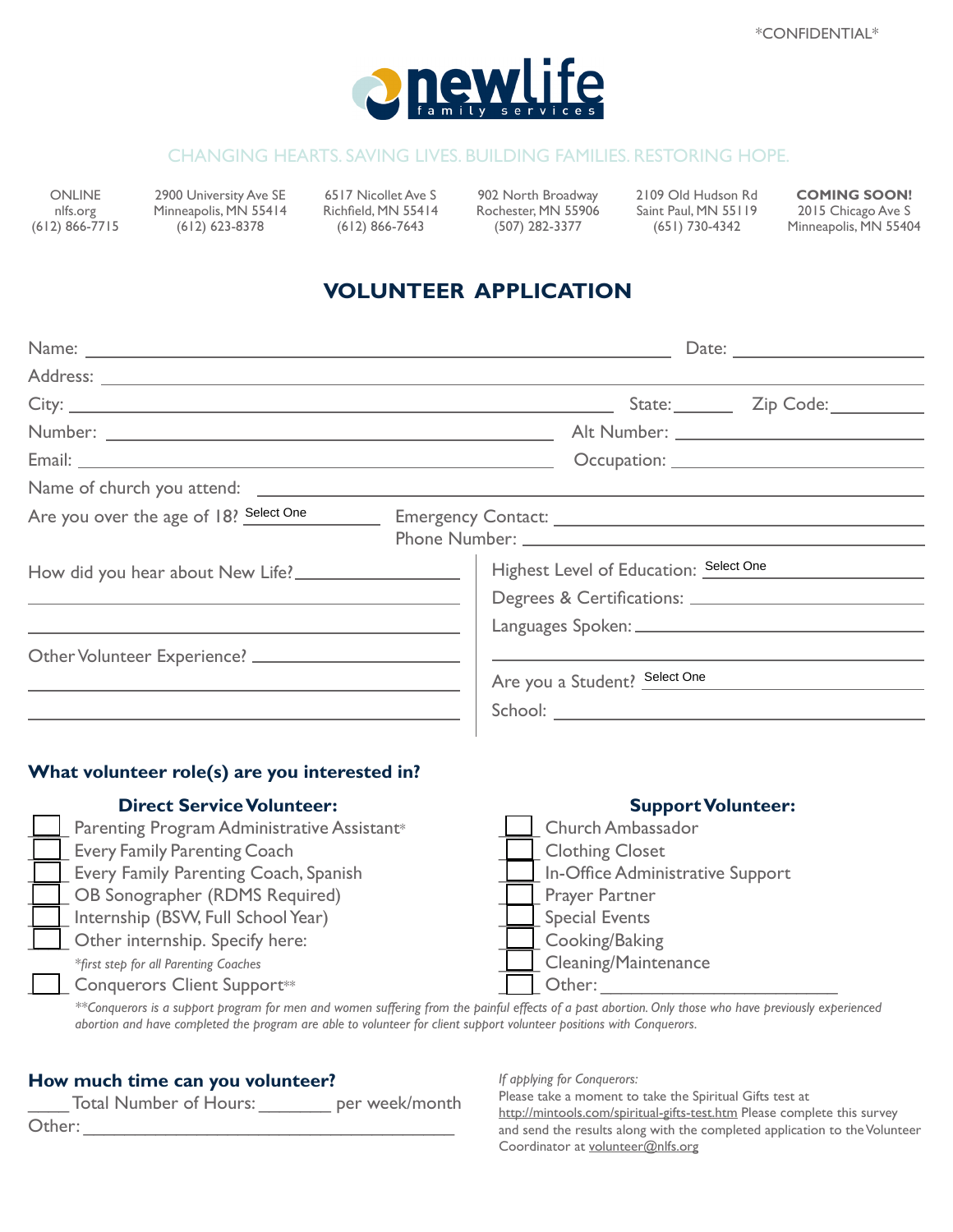What are your views on abortion? On what do you base your belief about abortion?

Do you believe there are any circumstances in which abortion is a valid option? Please explain.

What are your views on sexual abstinence before marriage?

If you are single, are you currently practicing abstinence?  $Y_{\text{es}} \bigcap_{N_Q} N_Q$ 

#### *Your signature indicates your agreement with the statement of faith and the philosophy statement below:*

We believe the Bible to be the inspired, the only infallible, authoritative Word of God.

We believe that there is one God, eternally existent in three persons: Father Son, and Holy Spirit.

We believe in the deity of our Lord Jesus Christ, in His virgin birth, in His sinless life, in His miracles, in His vicarious and atoning death through his shed blood, in His bodily resurrection, in His ascension to the right hand of the Father, and in His personal return in power and glory.

We believe that for the salvation of lost and sinful man, regeneration by the Holy Spirit is absolutely essential, and that salvation is received through faith in Jesus Christ as Savior and Lord and not as a result of good works.

We believe in the present ministry of the Holy Spirit by whose indwelling the Christian ins enabled to live a godly life.

We believe in the resurrection of both the saved and the lost; they that are saved unto resurrection of life and they that are lost unto the resurrection of damnation.

We believe in the spiritual unity of believers in our Lord Jesus Christ.

**Signature: \_\_\_\_\_\_\_\_\_\_\_\_\_\_\_\_\_\_\_\_\_\_\_\_\_\_\_\_\_\_\_\_\_\_\_\_\_\_\_ Date: \_\_\_\_\_\_\_\_\_\_\_\_\_\_\_\_\_\_\_\_\_\_\_\_\_\_\_\_\_\_**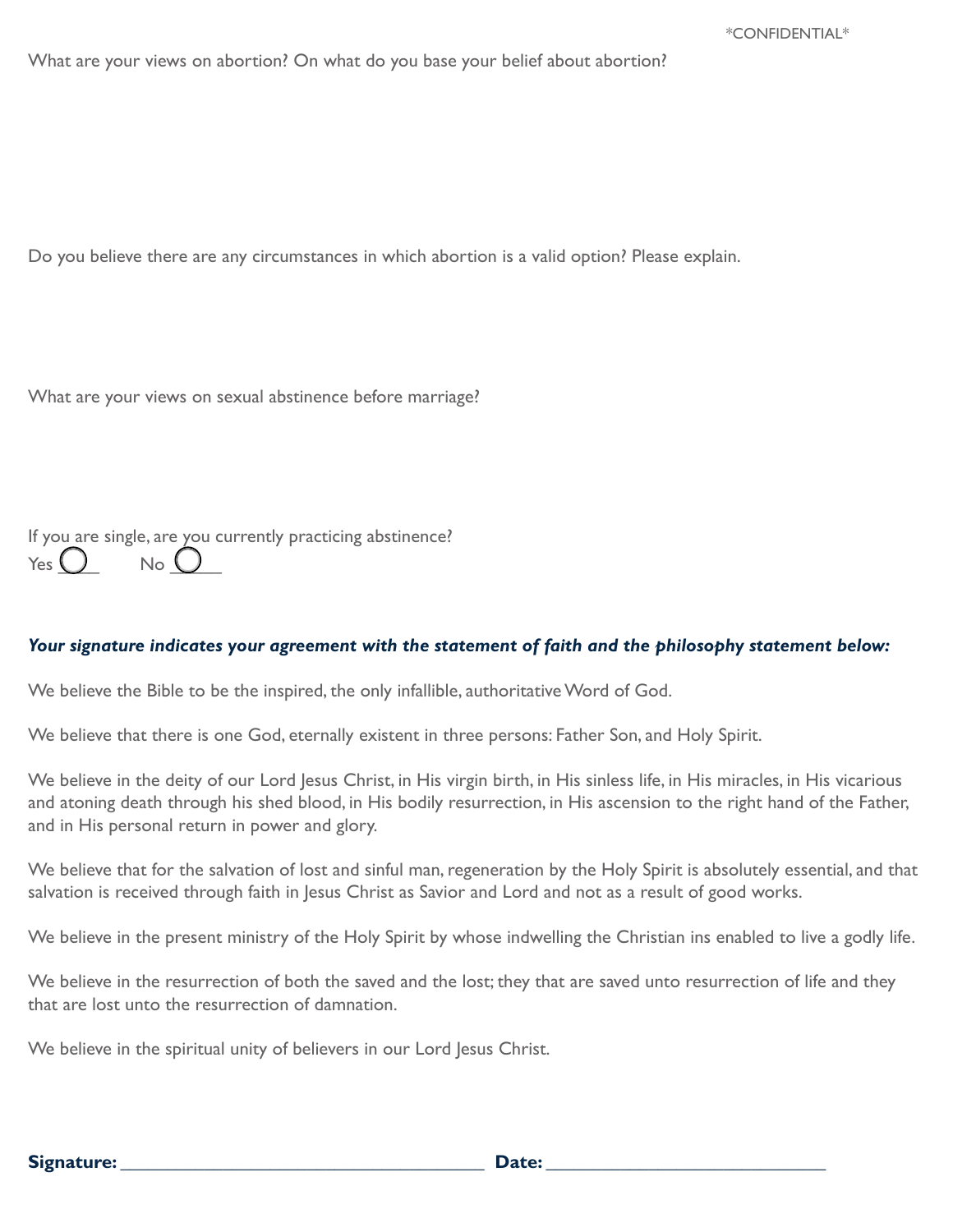# FOR DIRECT SERVICE VOLUNTEERS ONLY

### **What times are you available?**



## **Which office(s) are you willing**

#### **to serve at?**

|                                                                                                                                                                                                                                | Minneapolis Select Phillips Select University |
|--------------------------------------------------------------------------------------------------------------------------------------------------------------------------------------------------------------------------------|-----------------------------------------------|
| and the contract of the contract of the contract of the contract of the contract of the contract of the contract of the contract of the contract of the contract of the contract of the contract of the contract of the contra |                                               |

\_\_\_\_ Richfield

\_\_\_\_ Rochester

\_\_\_\_ Saint Paul

Who is Jesus Christ and what is your relationship with Him?

Tell us about your faith journey and how you are currently growing in your relationship with the Lord:

What prompted you to get involved with us?

Do you have any experience with pregnancy, adoption, abortion, or childbirth?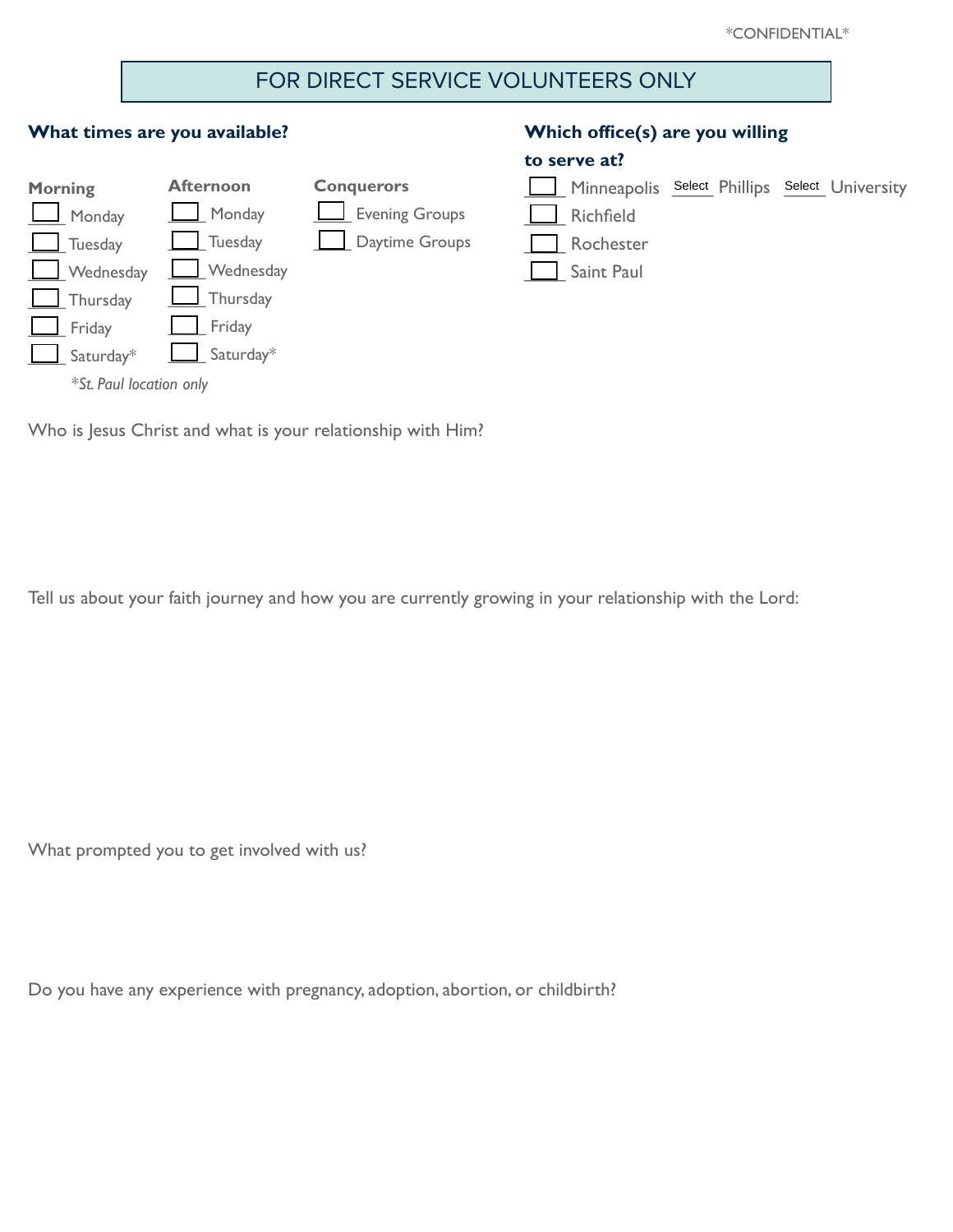Have you ever personally known a single mother? If so, under what circumstances?

What has been your experience with someone who is of a difference race or culture than yourself? Please be specific.

What do you believe are your strengths?

What do you believe are your areas of growth?

| Have you ever been convicted of a felony? Select One |  |
|------------------------------------------------------|--|
| If so, when and with what offense were you charged?  |  |

**I herby certify that I agree with the Statement of Faith and Philosophy and certify the above information is true to the best of my knowledge.**

**Signature:** <u>Date: 2000 Date: 2000 Date: 2000 Date: 2000 Date: 2000 Date: 2000 Date: 2000 Date: 2000 Date: 2000 Date: 2000 Date: 2000 Date: 2000 Date: 2000 Date: 2000 Date: 2000 Date: 2000 Date: 2000 Date: 2000 Date: 2000</u>